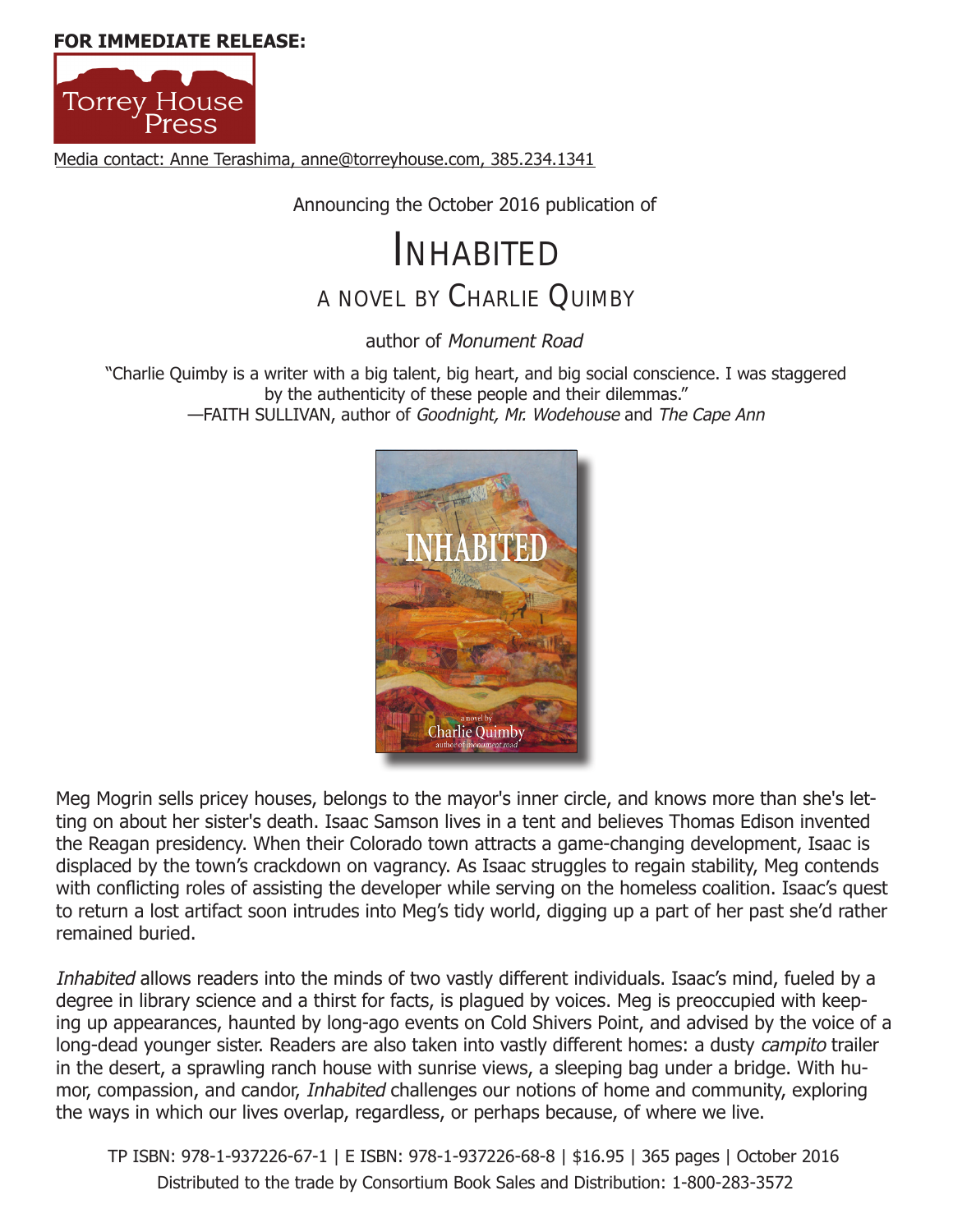### EARLY PRAISE FOR *INHABiTED*

"A dramatic, honest, humane portrait of a Colorado city in the throes of great change and great choice. We're all in the mix here—rich and poor, homeless and over-housed, rancher and eco-activist, native politician and outside scoundrel. *Inhabited* is a vivid, compelling story delivered with 21st-century true grit." —ALYSON HAGY, author of *Boleto*

"A thoroughly enjoyable novel that masterfully takes the reader on an emotionally rewarding exploration of 'home'" —JONATHAN ODELL, author of *Miss Hazel and the Rosa Parks League* 

"*Inhabited* transforms a typical community 'homeless problem' into a layered drama about our responsibilities to each other and the blunders and scars we must endure. I salute Charlie Quimby for following the path of Steinbeck and Orwell in writing empathetic portraits of the ignored and the shunned." —JIM LYNCH, author of *Before the Wind*

"[*Inhabited*] wrings empathy out of readers' hearts like nothing else I've encountered recently." —MARGIE WILSON, Grand Valley Books

"Charlie Quimby's characters are beautifully nuanced, complex, and well-developed." —PAMELA KLINGER-HORN, Excelsior Bay Books

"Quimby deftly weaves a tale of how…at the end of the day, all any of us want is a place to call home." —ANNE HOLMAN, The King's English Bookshop

"Quimby has created characters that inhabit your mind even when you're not reading the book!" —GAYLE SHANKS, Changing Hands Bookstore

"Quimby writes a wise tale of the why and how people live together, housebound and homeless—all alike in their desires." —BARBARA THEROUX, Fact & Fiction

"I think about [*Inhabited*] every day. What more can you ask for from a great book?" —MARYA JOHNSTON, Out West Books

## ABOUT CHARLIE QUIMBY

Charlie Quimby's debut novel, *Monument Road*, was an Indie Next pick, a Booklist Editors' Choice 2013 and a Reading the West finalist. Before turning to fiction, he was an award-winning writer and marketing agency owner who co-authored *Planning to Stay*, a guide for how residents can shape development in their communities. His nonfiction has appeared in the *Minneapolis Star Tribune*, *High Country News* and the *Harvard Business Review*, and two of his plays have been produced. A native Coloradan and adopted Minnesotan, he makes home in both places and tells stories about homelessness in his blog at [charliequimby.com](http://greatdivide.typepad.com/charlie_quimby/).